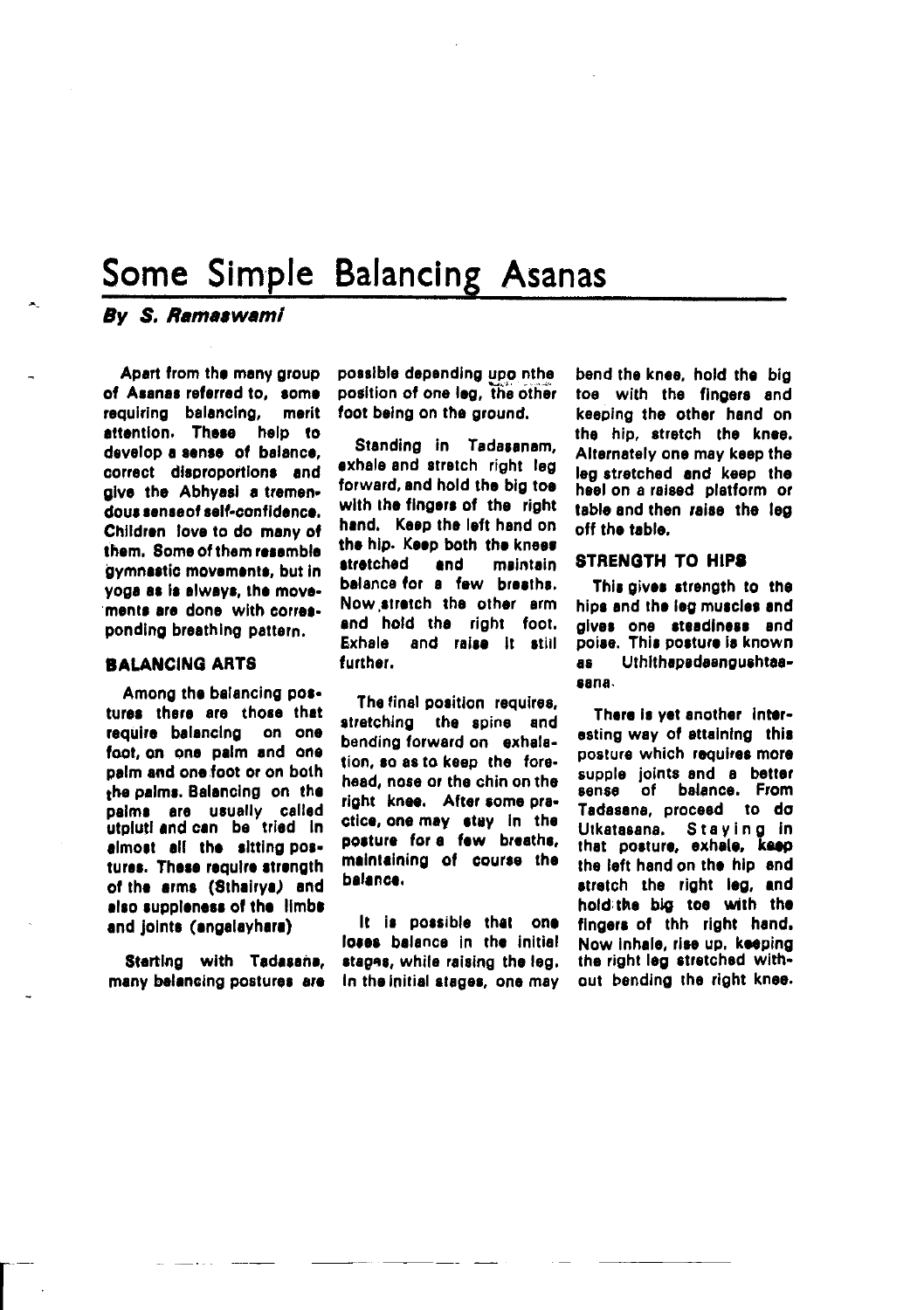## ARDHA-BADDHA-PADMA- one has to be on one foot<br>UTHAANAASANAM and do the movements with

and keep the foot at the top<br>of the left thigh Inhale of the left thigh raise the right arm and then exhaling hold from behind the big toe of the right foot by the tingors of the right hand. Stay for a few breaths. Refer to Sketch 1. Exhale, bending forward and keeping the left palm on the ground by the side of the left foot, and keeping the forehead on the stretched knee. Tadaasanam, Exhale, bend the right leg



This posture when with bending forward is Ardha- $\cdot$ , baddha-padma-paschimataa-. naasanam. The added roquirement in this posture is that

UTHAANAASANAVI .\*,and do rhe mov6ments wirh-

This postura helps in strengthening the shoulders, and opens up the chest and thus facilitates free breathing. The pressure of the heei on the abdomen helps abdome. nal and polvic organs and muscles.

tures that require balancing sana, explained in an earlier<br>on one foot Carudaasanam Indian Review issue. Start on one foot. Garudaasanam. Indian Review issue. Start requires keeping one leg with Tadaasana, Exhale,<br>encircling.the other-straight proceed to do-Utkatasana. encircling the other straight proceed to do Utkatasana.<br>Jeg right from the groin. Then on the next exhalation leg right from the groin. Then on the next exhalation<br>Keeping the foot on the inside uplace the palms by the side Keeping the foot on the inside - place the palms - by - the-side<br>of the thigh - with the corres. - of - the-feet. - Then - holding of the thigh, with the corres- of the feet. Then holding<br>nonding knee hent and at the breath jump back to Chaponding knee bent and at the breath jump back to Cha-<br>right angles, to the straight, turangadandaasana. On the right angles to the straight .turangadandaasana. On the<br>Jeg is Vrikshaasanam, or tree .next exhalation raise the hips leg is Vrikshaasanam or tree next exhalation, raise the hips<br>nose aspecially, when the in-Adhomukhaswaanasanam, pose, especially when the in Adhomukhaswaanasanam,<br>grms.are.also.raised.overhead, but-slowly tilt the body-to arms are also raised overhead but slowly tilt the body to and palms are together one side, with the right palm and palms kept together, one side, with the right palm<br>Keeping right leg in Padma- and the outerside of the right Keeping right leg in Padma- and the outerside of the right<br>sanam, bend on exhalation, foot on the ground. Keep the sanam. bend on exhalation foot on the ground. Keep the<br>the left keep so that the right. Jeft arm along the side of the the left knee so that the right left arm along the side of the<br>knee is kent on the iground body. Now on the inext knoe is kept on the ground, body. Now on the next<br>still mainteining the balance exhalation press the right still maintaining the balance, exhalation press the right<br>In this position the left foot palm, archithe body further up In this position, the left foot palm, arch the body further up<br>and the right knes are on the so that both the feet are on and the right knee are on the so that both the feet are on<br>ground. This is Vaataava- the ground. Inhale, raise the ground. This is Vaataay $\gamma$ - the ground. Inhale, raise the research of the second property is a process of  $\alpha$ naasanam, . All these require . Ieft arm and leok up. . This is<br>considerable ...concentration . Vasishtasanam, ... Refer ... to considorable concentration Vasishlasanam, Re{er to but bestow gface, poise and Sketch (2). This asana atltistability to the Abhyaasi. Many other asanas like Nata- mentioned, apart from stren-<br>rajaasanam. Durwaasasanam sothening the hip, the lumbar rajaasanam, Durwaasasanam (gthening the hip, the lumbar<br>Trivikramaasanam etc., are region and the rather stub-Trivikramaasanam etc., are the more complicated ones in ' Lorn coccyx along the spine the same group postures, to the cervical region. Stay Asanas requiring to balance for a few breaths.

on one toot and ono palm help to stretch and tone up the side muscles (Paarsva). They also are helpful in strengthening the arm and give great flexibility to the hip joint. A group of Asanas<br>starting with Vasistasana starting with requiro such balancing.

#### VASISTAASANA

This group of Asanas pro-<br>ced from Chaturanoadandaa-There are many othar pos- ced from Chaturangadandaa-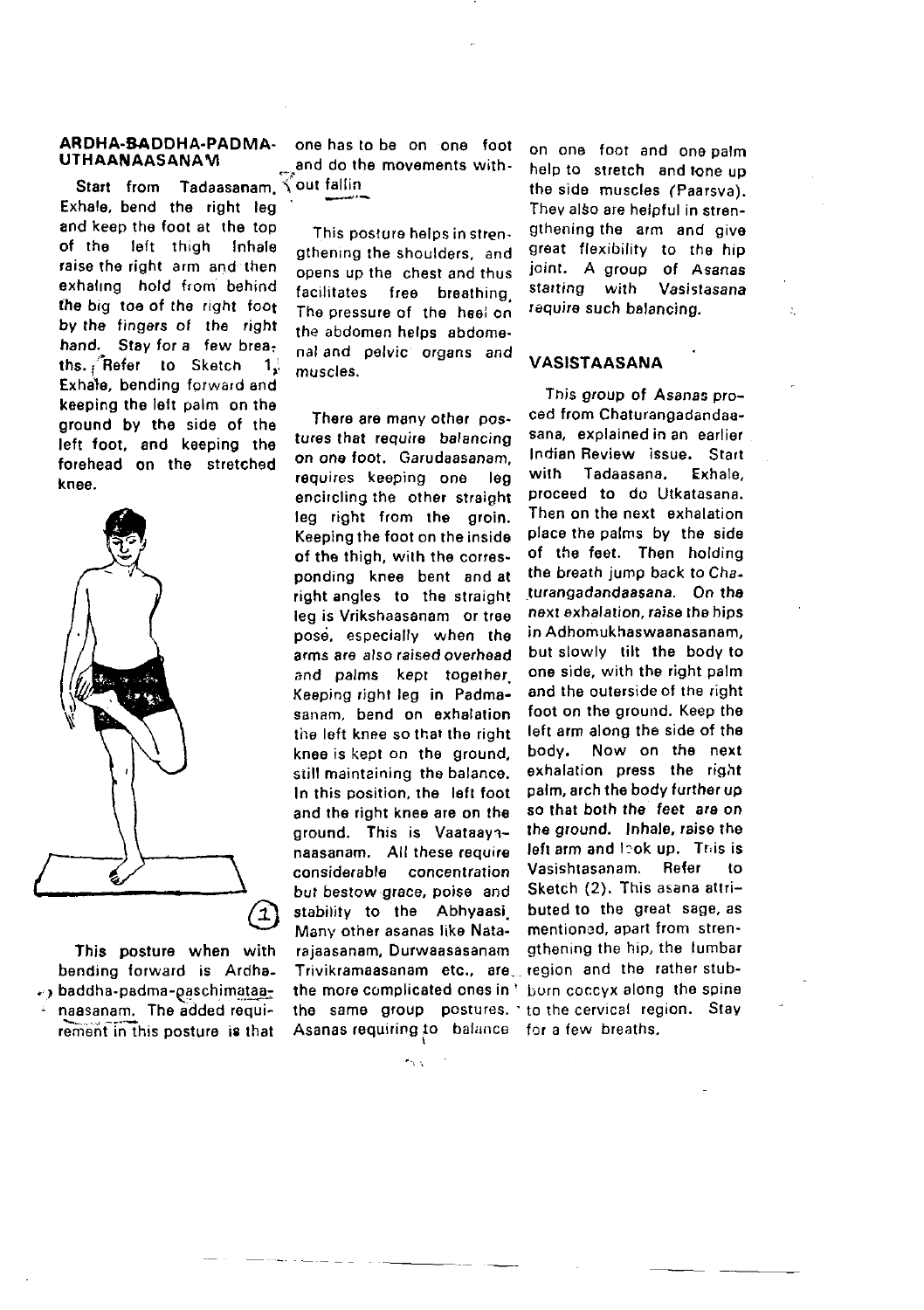

There are interesting varia. tions possible in this posture-Exhale, remaining in Vasishtaasanam, bend the left knee. hold the big toe by the fingers of the left arm and stretch it up.

### **KASYAPAASANA**

Bend the left knee on exhalation and keep it on the top of the right thigh. Exhale, balancing on the palm and leg, hold the big toe of the left leg with the fingers of the left hand from behind. Inhale press the palm and the foot raising the hip and the trunk, and look up. This is Kasyapaasana an important and difficult variation of the simpler Vasishtaasana. The shoulders and especially the sacral region are benefited.

There are a number of variations on tnis kind of balancing which include. Viswaamitraasana. Kapinialaasanam etc..

Balancing on both the palms, is fascinating to anyone interested in psysical culture. The gymnasts and other artists make use of this with telling effect. To yogis doing this on the floor, the